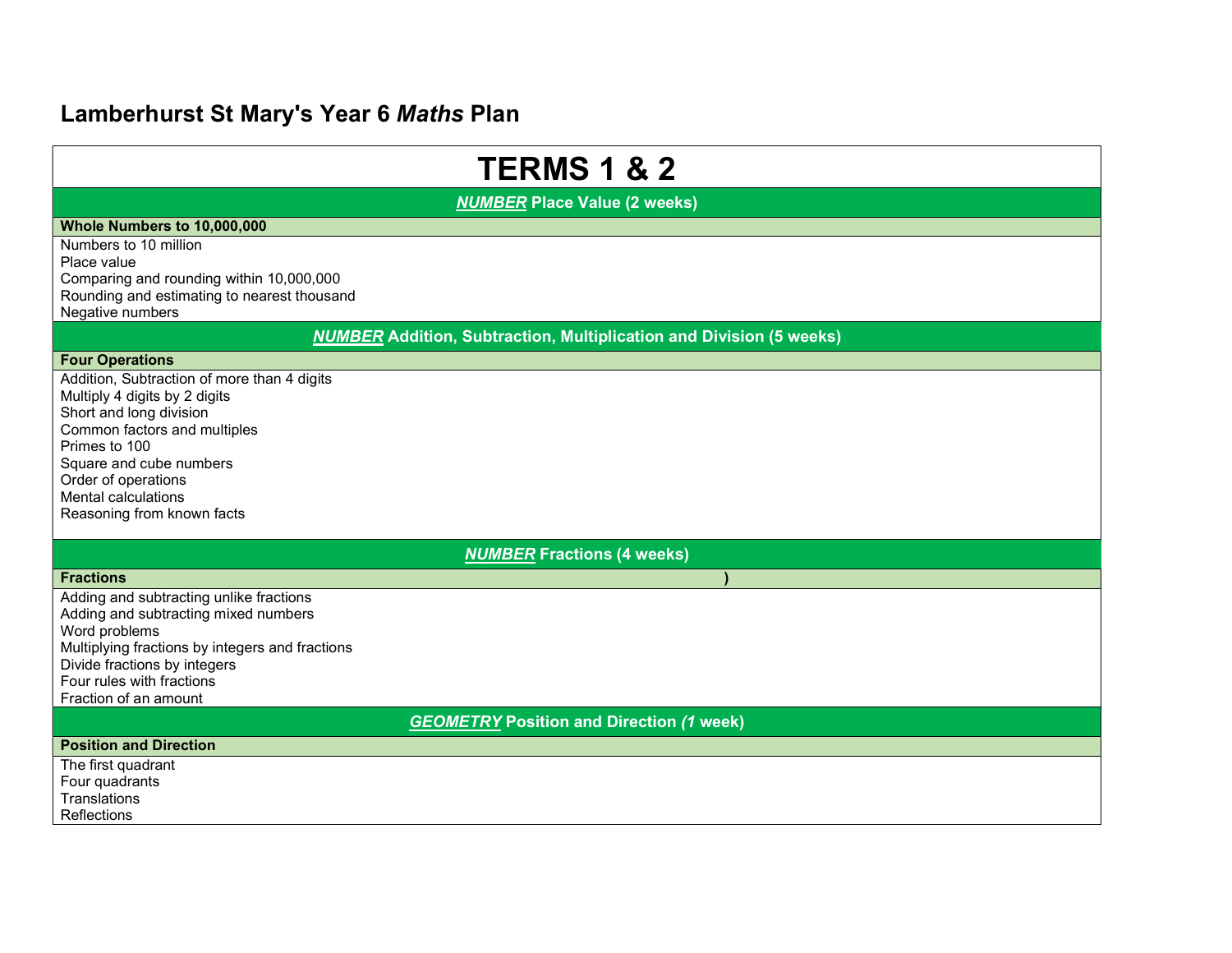| <b>TERMS 3 &amp; 4</b>                                                                                                                                                 |                   |  |
|------------------------------------------------------------------------------------------------------------------------------------------------------------------------|-------------------|--|
| <b>NUMBER Decimals (2 weeks)</b>                                                                                                                                       |                   |  |
| <b>Fractions and Decimals</b>                                                                                                                                          |                   |  |
| Converting fractions to decimals<br>Converting decimals to fractions<br>Multiplying and dividing by 10,100,1000                                                        |                   |  |
| <b>NUMBER Percentages (2 weeks)</b>                                                                                                                                    |                   |  |
| <b>Percentages</b>                                                                                                                                                     |                   |  |
| Per Cent<br>Converting fractions to percentages<br>Percentages of a quantity<br>Word problems<br>Equivalent FDP<br>Order FDP                                           |                   |  |
| <b>NUMBER Algebra (2 weeks)</b>                                                                                                                                        |                   |  |
| Algebra                                                                                                                                                                |                   |  |
| Find a rule - 1 step and 2 steps<br>Substitution<br>Formulae<br>Forming equations<br>Solve 1 and 2 step problems<br>Find pairs of values                               |                   |  |
| <b>MEASUREMENT Converting Units (1 week)</b>                                                                                                                           |                   |  |
| <b>Measurement</b>                                                                                                                                                     |                   |  |
| Converting a measure from a larger unit to smaller unit<br>Converting a measure from a smaller unit to larger unit<br>Miles and Kilometres<br><b>Imperial Measures</b> |                   |  |
| <b>MEASUREMENT</b> Perimeter, Area and Volume (2 weeks)                                                                                                                |                   |  |
| <b>Area</b>                                                                                                                                                            | <b>Volume</b>     |  |
| Shapes - same area<br>Area and perimeter<br>Area of parallelogram<br>Base and height of triangle, finding area of triangle                                             | Volume of cuboids |  |
| <b>NUMBER Ratio (2 weeks)</b>                                                                                                                                          |                   |  |
| <b>Ratio</b><br><b>Finding Ratio</b>                                                                                                                                   |                   |  |
| Equivalent ratios<br>Comparing 3 quantities                                                                                                                            |                   |  |